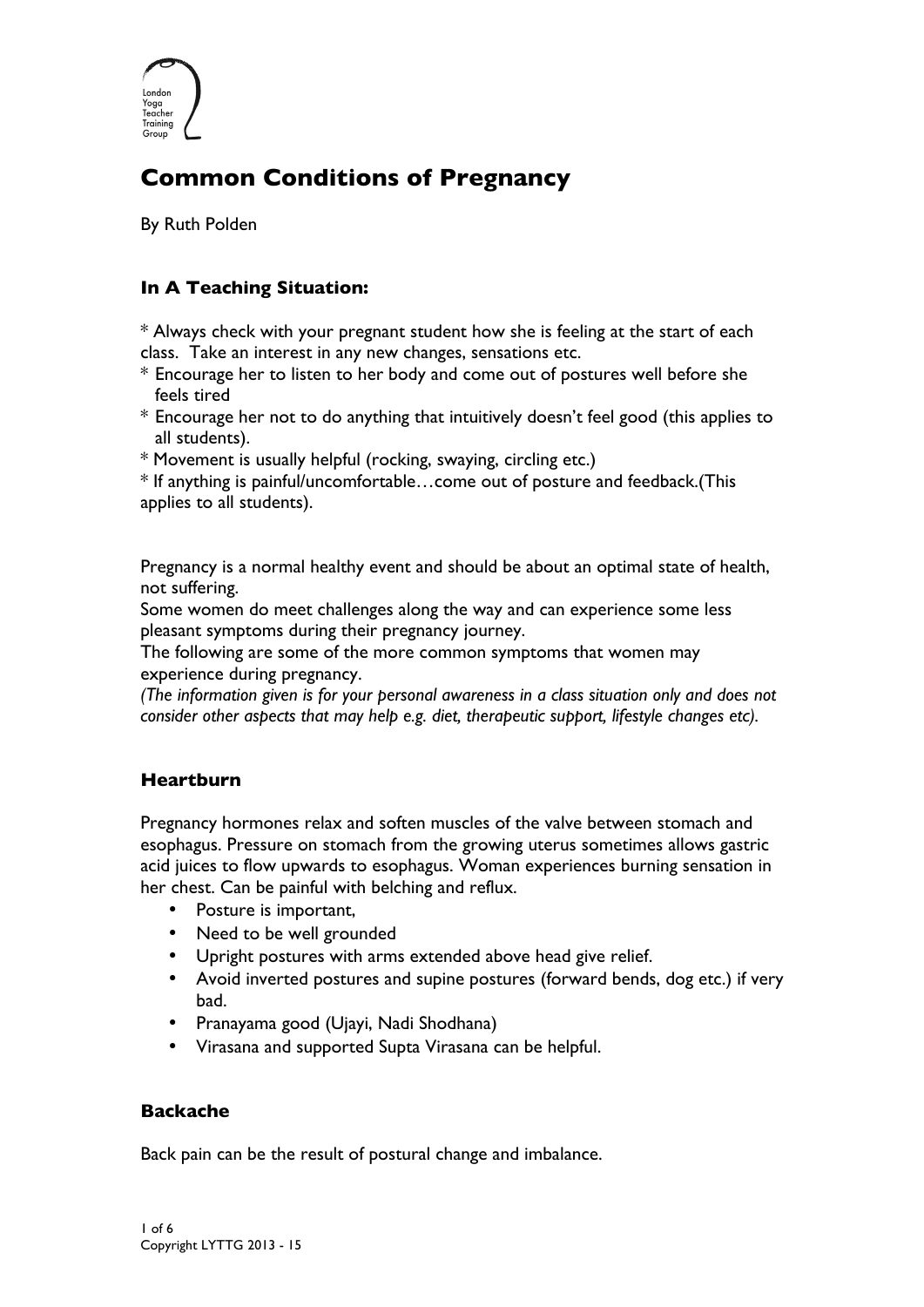

Approximately half of all pregnant women experience lower back pain or Pelvic Girdle Pain (PGP). Problems in the Sacro-iliac joints can sometimes result in Sciatica. Changing from lying down/sitting to standing can be uncomfortable as can walking. Can be caused by:

- Postural changes (pelvis tilts forwards in pregnancy slightly increasing lordosis)
- Softening of pelvic joints and soft tissue /connective tissue throughout the body.
- Tight psoas
- Increase weight of uterus/baby etc.

# **Leg Cramps**

Cramping mostly in the middle of the night or sometimes brought on by pointing toes. More common in second half of pregnancy. Exact cause is not well understood. No evidence to date that it is due to lack of calcium. May be related to Magnesium deficiency, pressure from growing baby effecting nerves and circulation.

- Gentle warm up of feet/calves is helpful
- Calf stretches: Lunges leaning against wall, Dog, Supine leg stretches.
- Moving gently and gradually into sitting on heels and Child Pose (can set cramping off for some women). May need to use bolster/blocks to raise pelvis.

NOTE: Cramping is **not** to be confused with DVT (Deep Vein Thrombosis) – redness, swelling, leg hot to the touch. DVT requires immediate hospitalisation.

## **Nausea**

Nausea and vomiting typically occur during first 14 weeks of pregnancy. For some women, it can persist for longer. It is often worse during first pregnancies and with twins/multiples. Can be accompanied by exhaustion, salivation, anxiety. Nausea and vomiting themselves are not generally causes for concern unless accompanied by weight loss and dehydration (Hyperemesis). Linked to the production of hormones HCG (Human Chorionic Gonadotrophin) and Relaxin. Can be aggravated by muscle tension, poor posture, tiredness, overload, diet.

- Move slowly especially when coming up to standing
- Inversions can aggravate nausea for some women
- Rest & restful, restorative postures (Child Pose over beanbag etc)
- Pranayama (Viloma, Ujayi, )
- Vocalisation
- Visualisation
- **Meditation**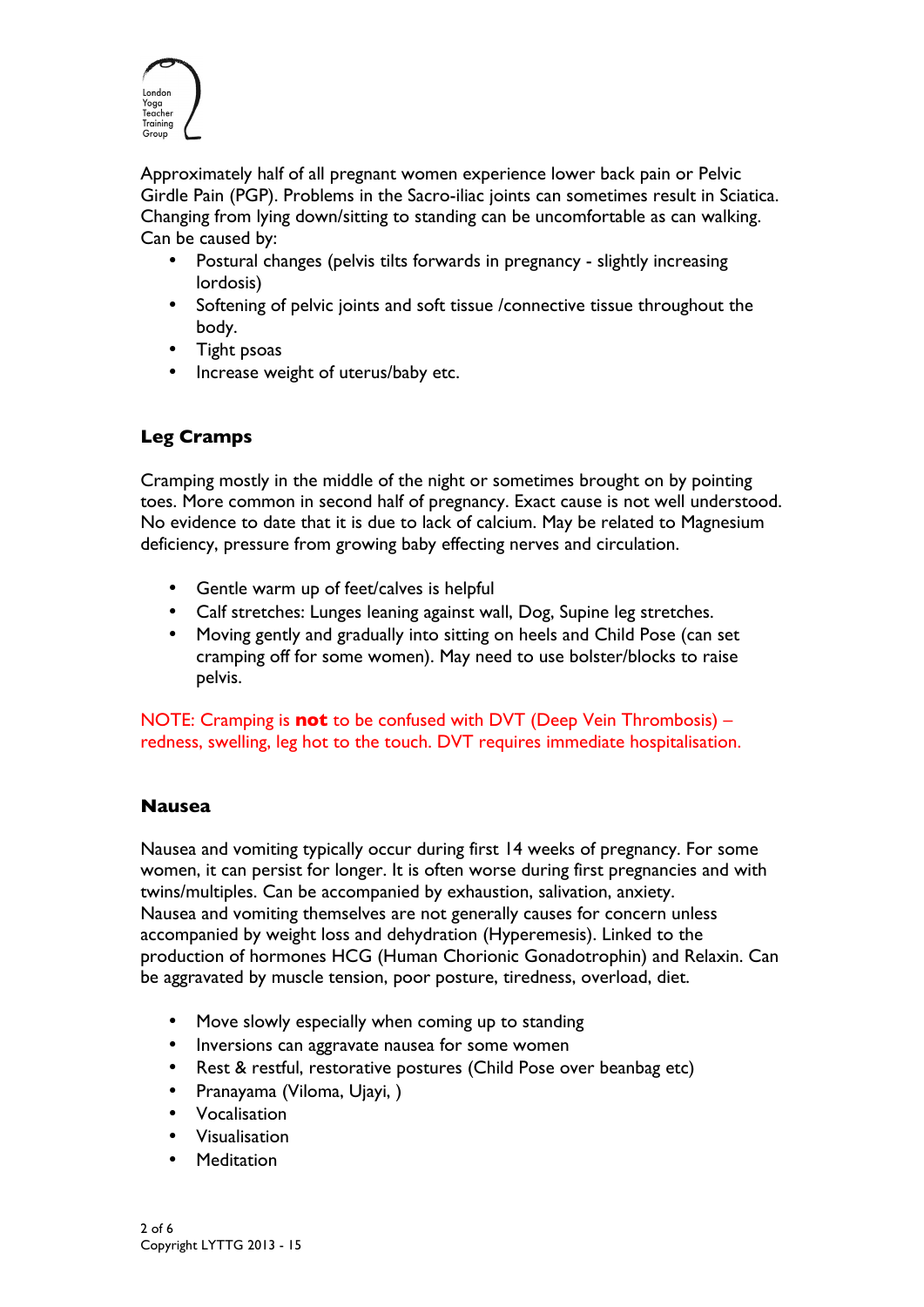

# **Tiredness and Anxiety**

Hormonal changes during first trimester can make a woman feel intensely tired. Levels of tiredness can fluctuate throughout pregnancy.

There is a huge amount of work and change happening. The growing baby, hormonal changes, natural changes in circulation and weight gain, emotional fluctuation etc. can all drain energy.

As pregnancy progresses, the metabolism of the body changes. Intense aerobic activity becomes less appropriate. Pregnancy is a time more attuned to slower, mindful activity (YOGA).

Disturbed sleep is common. As the baby and uterus grow it can be harder to get comfortable at night. Women often need to get up a lot in the night to pee due to increased pressure on the bladder. Heartburn, back, hip, rib ache can also cause broken nights.

Some women feel worried and anxious: their baby's well-being, the approaching birth, motherhood, work pressures, relationship issues etc. can start the mind racing Once awake it can be hard to fall back asleep.

The following are helpful:

- Gentle slow flowing practice
- Restful postures
- Mindful movement
- Pranayama (Ujayi, Viloma, Nadi Shodana, Bramari)
- Yoga Nidra
- Visualisation
- Meditation
- Supported Child Pose, Viparita Karani (legs up wall). NB in late pregnancy some women may be uncomfortable lying on their back.
- Rest, rest, rest! Women often work far too late into their pregnancies thinking that it will give them more time after baby is born. Or often rush around as if nothing is happening/changing in their lives. It is generally counterproductive and can aggravate many of the common symptoms of pregnancy.

NOTE: If a woman is feeling very anxious it is important she speaks to her midwife. She may decide to see a therapist / have counselling. It can be very beneficial for women to look at what comes up emotionally during the months of pregnancy (with appropriate professional support).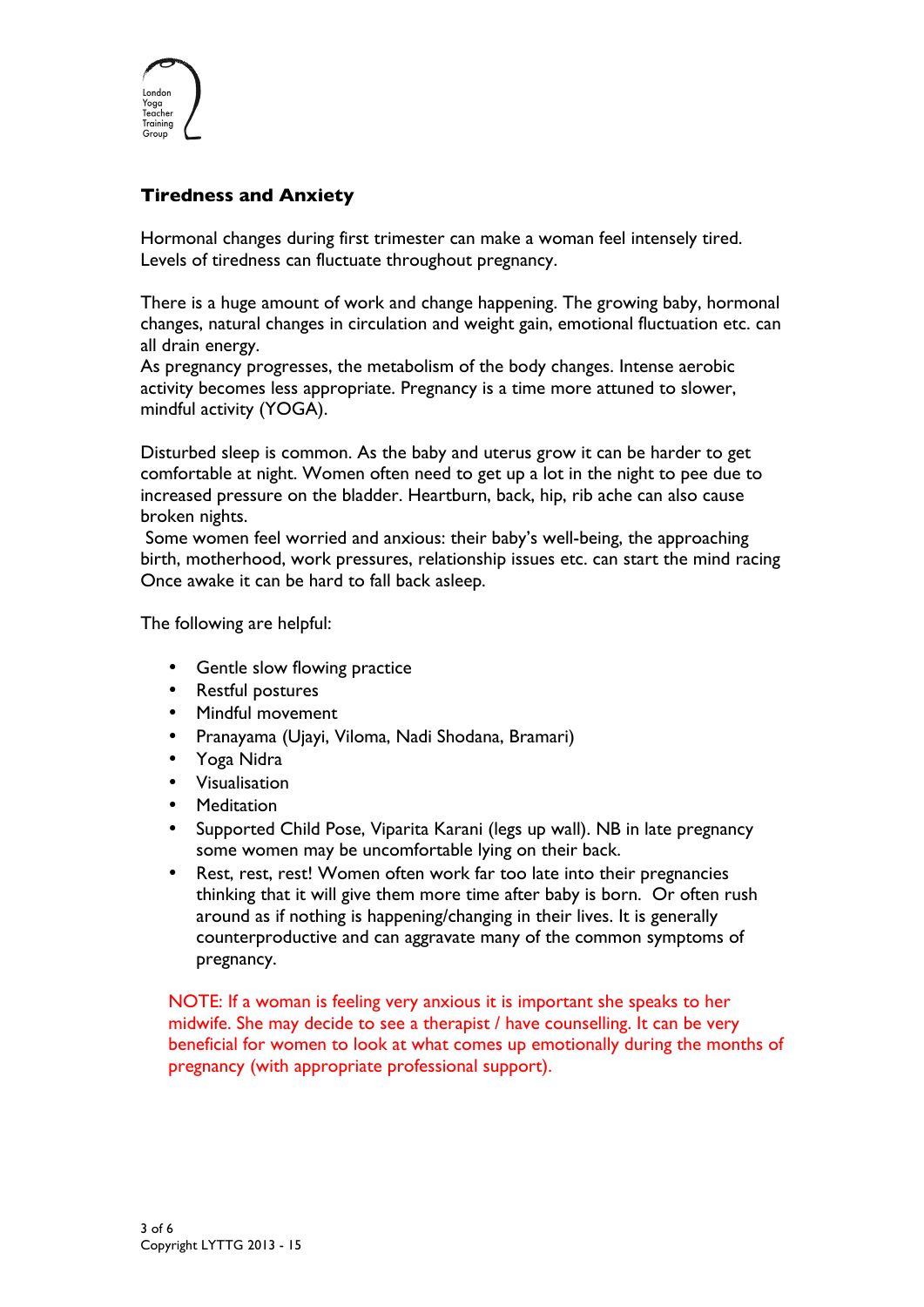

# **Pelvic Girdle Pain (PGP)**

Was called Symphysis Pubis Dysfunction.

Symptoms include mild, moderate or severe pain in the pubic bone area as well as pain in the hips, groin, lower abdomen, buttocks, lower back or inner thighs. PGP can be aggravated by the increasing weight and lie of the baby, changes in the body's center of gravity, and posture. As levels of Relaxin increase the mother's pelvis becomes more mobile in readiness for birth. Standing and walking, turning over in bed and movement that involves separating the legs, (walking upstairs, getting in and out of the bath or car), can be painful. Sometimes a clicking sensation can be felt or heard.

- If a woman is experiencing sensitivity around her Symphysis Pubis AVOID anything that can put strain on Symphysis Pubis.
- Wide stride postures (e.g.Upavista Konasona, Prasarita Padottanasana ), deep lunges, Malasana, Full Goddess squat, any seated postures with knees open wide (e.g.lotus, Siddhasana , Sukhasana, Baddha Konasana), King Pigeon etc.
- *Some of the above mentioned could be modified by bringing knees higher than hips supporting them with many cushions.*
- Careful with Child Pose: modify it so that woman is resting with torso raised over beanbag with knees as close to each other as is comfortable,
- **NO** one legged balances, or jerky, jolting movements.
- Virasana can feel comforting, as can Dog.

*Always good to check in with woman ask her how she feels. If for any reason she isn't comfortable, she shouldn't be doing it.*

## **Dizziness and Fainting**

Feeling faint or dizzy is very common in pregnancy, particularly during the first and second trimesters. It often happens when women stand up too quickly or stand for long periods.

Diastolic blood pressure (the bottom number) usually drops slightly during the first 16-20 weeks of pregnancy. Low pressure can make a woman more prone to fainting. An increase in blood volumes together with blood vessels that become *stretchier*, means blood is more likely to pool in the feet and legs, leaving the brain in short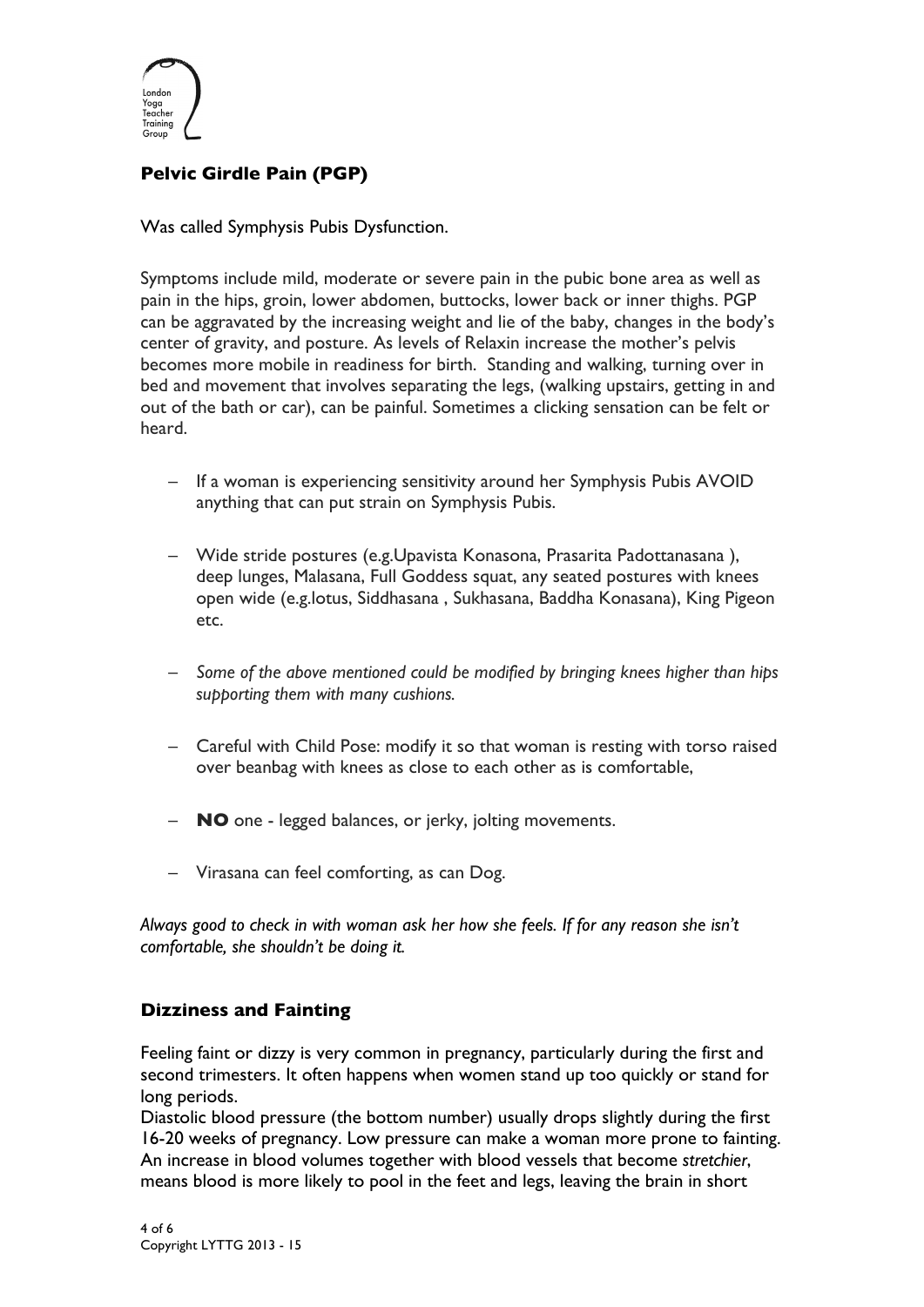

supply.

Low iron levels can also cause feelings of weakness and dizziness. Low iron levels mean less oxygen is stored in the blood.

In late pregnancy, some women feel faint or dizzy lying on their back, (weight of growing uterus and baby presses down on the Vena Cava).

- Slow easy transitions
- Come up from lying gradually
- Stand up slowly
- If a woman feels light headed or unwell lying on her back, have her lie on to her side / sit upright (slowly).
- Roll up from forward bend very gradually (can also walk hands up legs to come up. Rest en route if dizzy).
- A woman prone to fainting or dizziness my prefer to not stand for too long.

*If at any point a woman feels faint/dizzy in class, have her lie down (legs raised if possible), or lie on her side until feelings pass.*

# **Carpal Tunnel**

Carpal tunnel syndrome is a common condition in pregnancy, affecting up to half of pregnant women. Symptoms include: numbness in the hands, tingling and pain in the thumb, fingers and wrists of one or both hands and occasionally, reduced manual dexterity. Symptoms are usually worse at night. It is caused by compression of the Median nerve as it passes through the Carpal Tunnel. This is caused by fluid retention brought about through hormonal changes.

- Gentle wrist and hand stretches
- Use of a wedge to change angle of wrist when weight bearing on hands.
- If very severe weight bear on elbows or soft fisted hands.

## **Varicose Veins**

It is very common for pregnant women to develop varicose veins during the first trimester. Pregnancy causes increases in hormone levels and blood volume, which in turn cause veins to enlarge. In addition, the growing weight of the baby and uterus creates increased pressure on the veins. Varicose veins due to pregnancy often improve within 3 months after delivery. However, with successive pregnancies, abnormal veins are more likely to remain. Symptoms include: aching, discomfort and heaviness of the legs, which are usually worse at the end of the day.